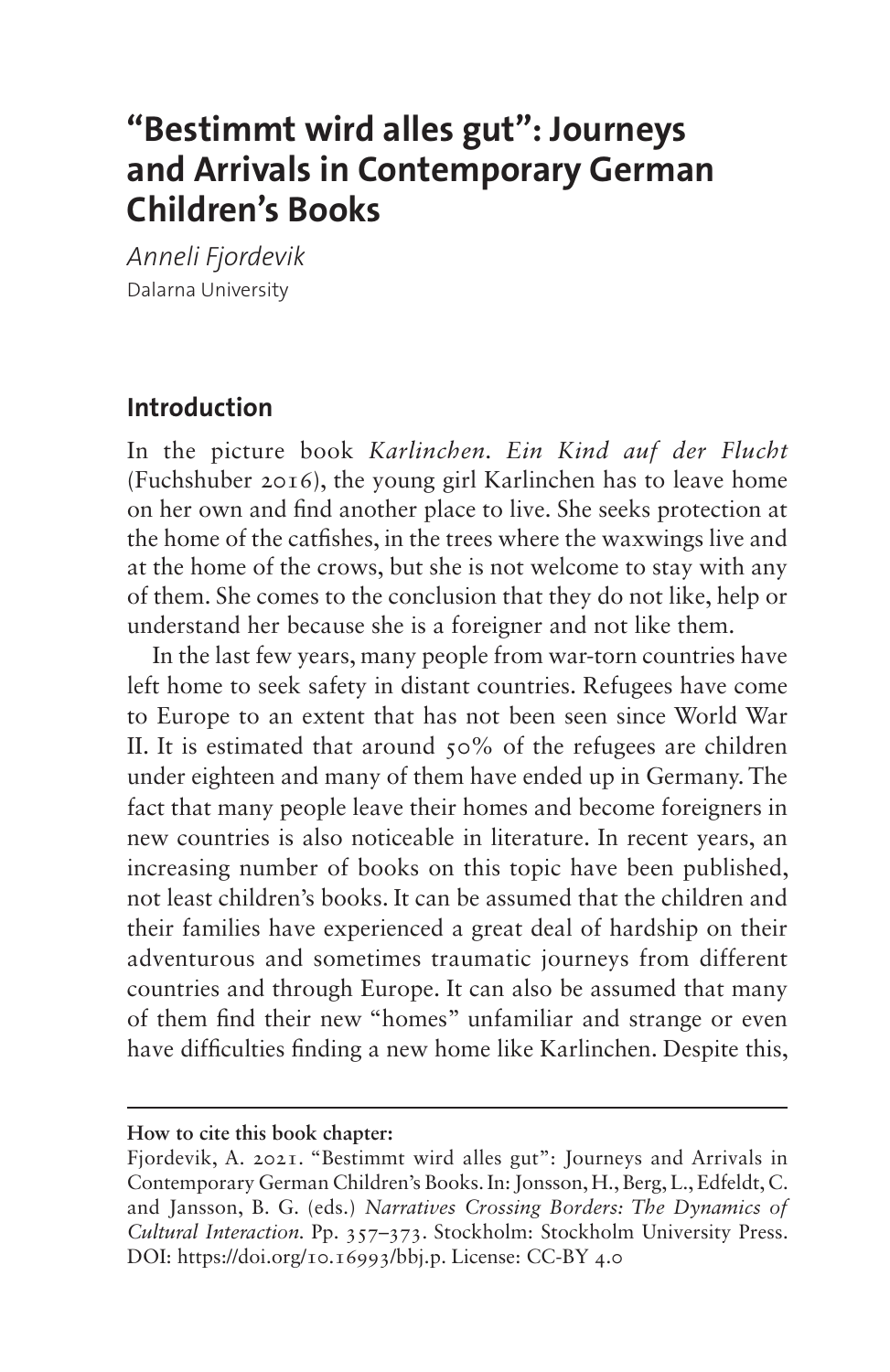many children's books depict escape from war as a form of travel or adventure with a happy ending. Warnqvist (2016) has studied how escaping war has been thematised in Swedish children's books 2014–2016 and draws the following conclusion: "The authors of these works have generally chosen to portray the escape from war as a journey or adventure story with a happy end rather than focusing the flight as a trauma"  $(p. 63)$ .<sup>T</sup> Dall'Armi (2017) draws a similar conclusion, when she calls the absence of flight causes in some German children's books for "a deplorable zero position" (p.  $110$ ).<sup>[2](#page-1-1)</sup> The challenges of keeping the family together, settling and finding work in the new country, and feeling alienated (such as described above with Karlinchen) rarely figure upon first sight. Further, reflections on whether the families who escape made the right decision or not, expectations in terms of their new life and discussions of being "the other(s)" in the new country are often absent.

This chapter considers how escape from war and the arrival situation are depicted in eight picture books published 2016– 2017 in German: *Bestimmt wird alles gut* (2016) by Kirsten Boie, *Karlinchen. Ein Kind auf der Flucht* (2016) by Annegert Fuchshuber, *Flucht* (2016) by Niki Glattauer, *Amani, sieh nicht zurück* (2016) by Katrin Holle, *Aminah gehört zu uns* (2017) by Petra Mönter, *Zugvögel* (2016) by Michael Roher, *Wasims Weste* (2017) by Anja Offermann and Christiane Tilly and *Nusret und die Kuh* (2016) by Anja Tuckermann. Most of the books describe the original environment of the children (their home, family, etc.) and the journey as refugees. My focus is on whether the fact that the families have to escape to a foreign country is problematised in any way: How do the children (and their families) in the books deal with the new language and with communication? Are there any difficulties concerning identity and "otherness"? What

<span id="page-1-0"></span><sup>&</sup>lt;sup>1</sup> Original quotation: "Upphovspersonerna till dessa verk har över lag valt att skildra flykten från krig som en rese- eller äventyrsberättelse med lyckligt slut snarare än att fokusera flykten som trauma" (Warnqvist 2016, p. 63). Translation from Swedish into English: Anneli Fjordevik.

<span id="page-1-1"></span><sup>2</sup> Original quotation: "Eine Verortung von Fluchtursachen nehmen die Texte nicht vor, eine bedauerliche Nullposition […]" (Dall'Armi 2017, p. 110). Translation from German into English: Anneli Fjordevik.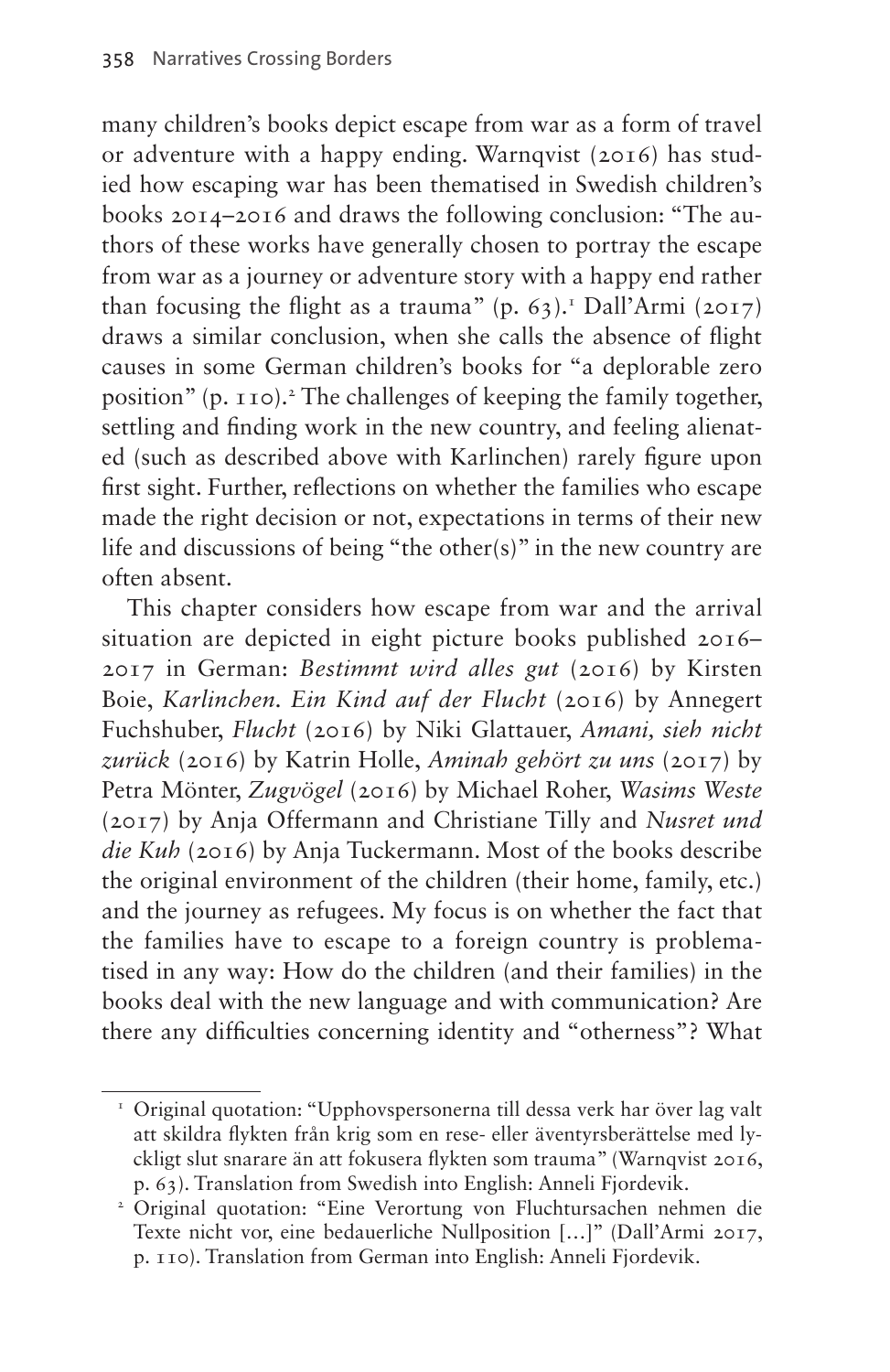expectations/reflections (such as whether or not they made the right decision) on the new life – if any – are being related? How does the stress affect them and their families? And do the stories about leaving home and arriving in a foreign place have entirely happy endings?

## **Leaving Home**

A journey offers the traveller an opportunity to interact with foreigners and to learn about the unknown. Children's literature shows a "double connection"<sup>3</sup> to the literary system on one hand and to the educational on the other hand; its main task is stated as "conveying knowledge and values"[4](#page-2-1) . Thus, the "learning situation" or educational opportunity is a well-known pattern in children's literature, not least when it comes to understanding different cultures. Kåreland emphasises the educational role of literature and the way in which fiction can facilitate the understanding of "the other" or "the foreign/the strange" (Kåreland 2013, p. 137).<sup>[5](#page-2-2)</sup> Accordingly, the narratives in children's literature very often start at home: "children and childhood are strongly associated with the idea of home" (Östlund 2013, p. 1). Most of the children and their families in the analysed books have nice homes with cute houses, pianos, books, cell phones, friends, relatives, and so forth before the war begins; in all the books, a rather idyllic life is described before they have to leave their homes. Then the war comes and they are forced to leave, probably forever, which they – of course – do not want to do. When the father in *Bestimmt wird alles gut* (Boie 2016) tells the children that they are going to leave everything behind and travel away without their grandparents, cousins, uncles and aunts, the young boy Hassan protests loudly: "Dann will ich nicht hin!" ["Then I don't want to go there!"]<sup>[6](#page-2-3)</sup> In this book, the boat trip is very central. The ship the family boards looks very small and old, and it is very crowded. The boat trip

<span id="page-2-0"></span><sup>3</sup> See the chapter "Doppelte Zugehörigkeit zum literarischen und pädagogischen System" in O'Sullivan 2000, p. 112ff.

<span id="page-2-1"></span><sup>4</sup> Original quotation: "Kenntnisse und Werte zu vermitteln" (Ewers 2000, p. 178).

<span id="page-2-2"></span><sup>5</sup> See also Martha Nussbaum, *Cultivating Humanity* (1997).

<span id="page-2-3"></span><sup>6</sup> Translations from German into English by Anneli Fjordevik.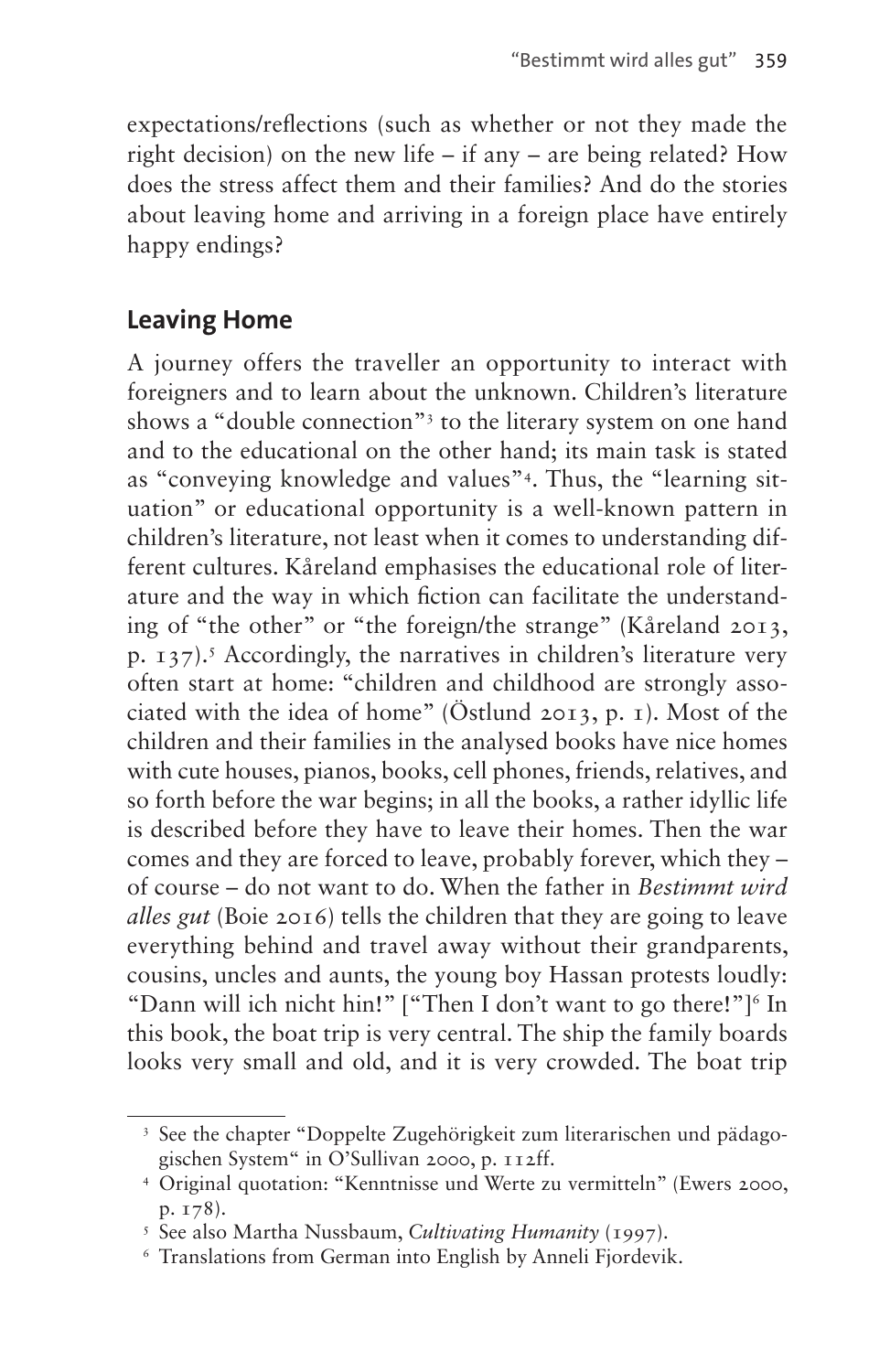lasts eight days, and their only nourishment is water and rice (after five days, the adults do not even get rice). Finally they reach Italy without passports or any belongings and with very little money, from where they take the train to Germany (without tickets as they do not have enough money since their luggage has been stolen by the smugglers). Also in *Flucht* (Glattauer 2016), the journey is central. Of fourteen pages, twelve describe the family's journey across the ocean in a small boat. The story is told by the cat E.T., who watches the family from the "outside" and refers to them as "meine Menschen" [my people]. In this story, the refugees do not go to the North to seek safety, but to the South. The mother says that they should get away and the father asks where to:

Mutter hat gesagt: *In den Süden*. Über *das Meer*. [Mother said: *Southward. Over the sea*.] *Nach Afrika?*, hat der Vater gefragt. [*To Africa?*, the father asked.] *Hast du eine bessere Idee?*, hat die Mutter gefragt. [*Do you have a better idea?*, the mother asked.]

Young readers probably understand better that this could happen to anyone, a didactic aspect that is often listed as one of the characteristics of children's literature.[7](#page-3-0) We care for others unequally, depending on how easily we can imagine ourselves in their situations, Wilkie-Stibbs argues: "It is hard to empathize with people who seem Other, and it is hard to sympathize with those we cannot empathize with" (Wilkie-Stibbs 2008, p. 21).<sup>8</sup>

<span id="page-3-1"></span><span id="page-3-0"></span><sup>7</sup> Children's picture books are read on two levels, independently from each other: Adults read the text (textual level) and children "read" the pictures (pictorial level). A number of researchers have listed specific characteristics of children's literature, e.g. Judith Hillman, p. 3 (typical childhood experiences from a child's perspective, children/childlike characters, simple and direct plots that focus on action, optimism/happy endings, combining reality and fantasy). Perry Nodelman also lists a number of characteristics (also including didactics); on the other hand he emphasises the complex relationships between different definitions of children's literature and comes to the conclusion that children's literature claims to be void of adult content, but it is always there: "This means that texts of children's literature can be and often are as complex as texts for adults – but the complexity is of a very specific and quite different sort" (p. 341). <sup>8</sup> This "turning around" of the perspective in order to make the readers (the children) empathise with the refugee's situation is also obvious in the Swedish picture book *Flykten – en bok om att tvingas lämna allt* by Mia Hellquist Forss: It begins with a very "Swedish" setting: Appearance of the characters, nature, the apartment area and the grocery store look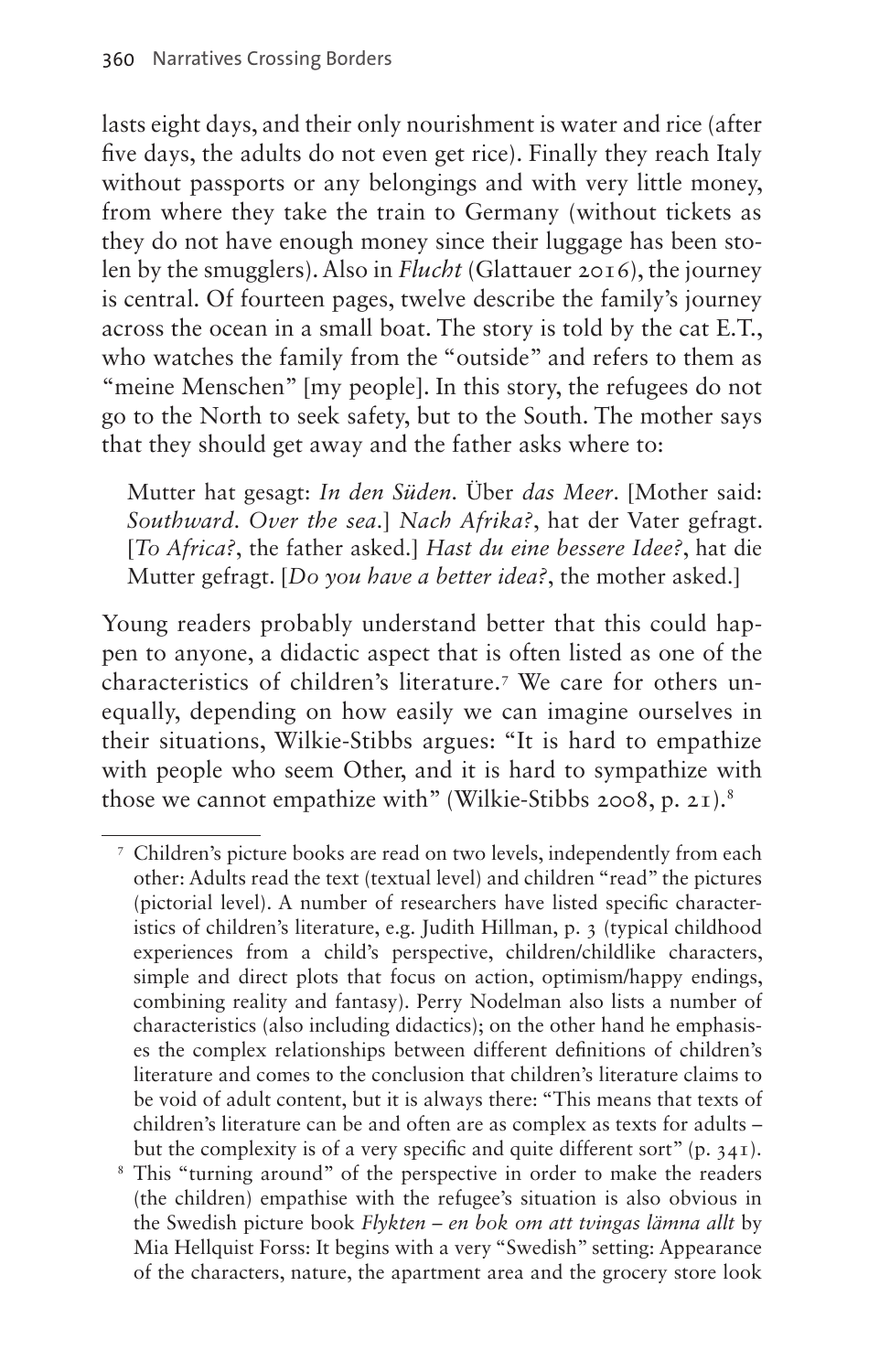In *Wasims Weste* (Offermann & Tilly 2017), the father takes the decision that the family has to leave, and they travel by bus and boat. Unfortunately the grandparents feel too old to accompany the family, but the grandmother gives eight-year-old Wasim a vest that plays an important role in reminding him of home: "Die Weste ist aus lauter Stoffresten, aus einer Hose, die Opa nicht mehr passt und aus Omas altem Kleid" [The vest is made of nothing but scraps of fabrics, of a pair of pants that don't fit Grandpa anymore and of Grandma's dress]. As in the other books, the family has to cross the sea, and Wasim and the adults on the boat feel very frightened. At the time the story is told, Wasim and his family are living in asylum in accommodation with other refugees, but soon they are to move into their own flat. In *Amani, sieh nicht zurück* (Holle 2016), a very life-like story is told from the perspective of the young girl Amani. The family lives in Syria and the reader learns about life when the war begins – about bombs falling as children make their way to school and about the decision – to leave or not – that has to be taken by the adults. The father wakes Amani in the night to tell her that they have to go away and so their journey begins. The only text where the main character is ready to leave is *Nusret und die Kuh* (Tuckermann 2016). Here the boy Nusret, who lives with his grandparents in an idyllic, self-sufficient village in Kosovo, decides himself when it is time to leave. His parents already live in Germany and they write letters, that he (and also the grandparents) should come because he has to go to school. The motivation to leave is to learn to read and write: "Da denke ich: Ja, ich gehe nach Deutschland und lerne lesen und schreiben, und die Kuh nehme ich mit, damit ich wenigstens etwas von zu Hause bei mir habe" [Then I think: Yes, I will go to Germany and learn to read and write, and I will take the cow with me so I can have at least something from home with me].

Another central issue when it comes to children and childhood is the family. In almost all of the analysed books, it is the members

very "Swedish" and the children have typically Swedish names (Jonas and Sara). Then the mother wakes the children in the middle of the night without explanation and they leave their home very quickly in a car with an unknown man driving and their escape from a war that the children were not aware of begins.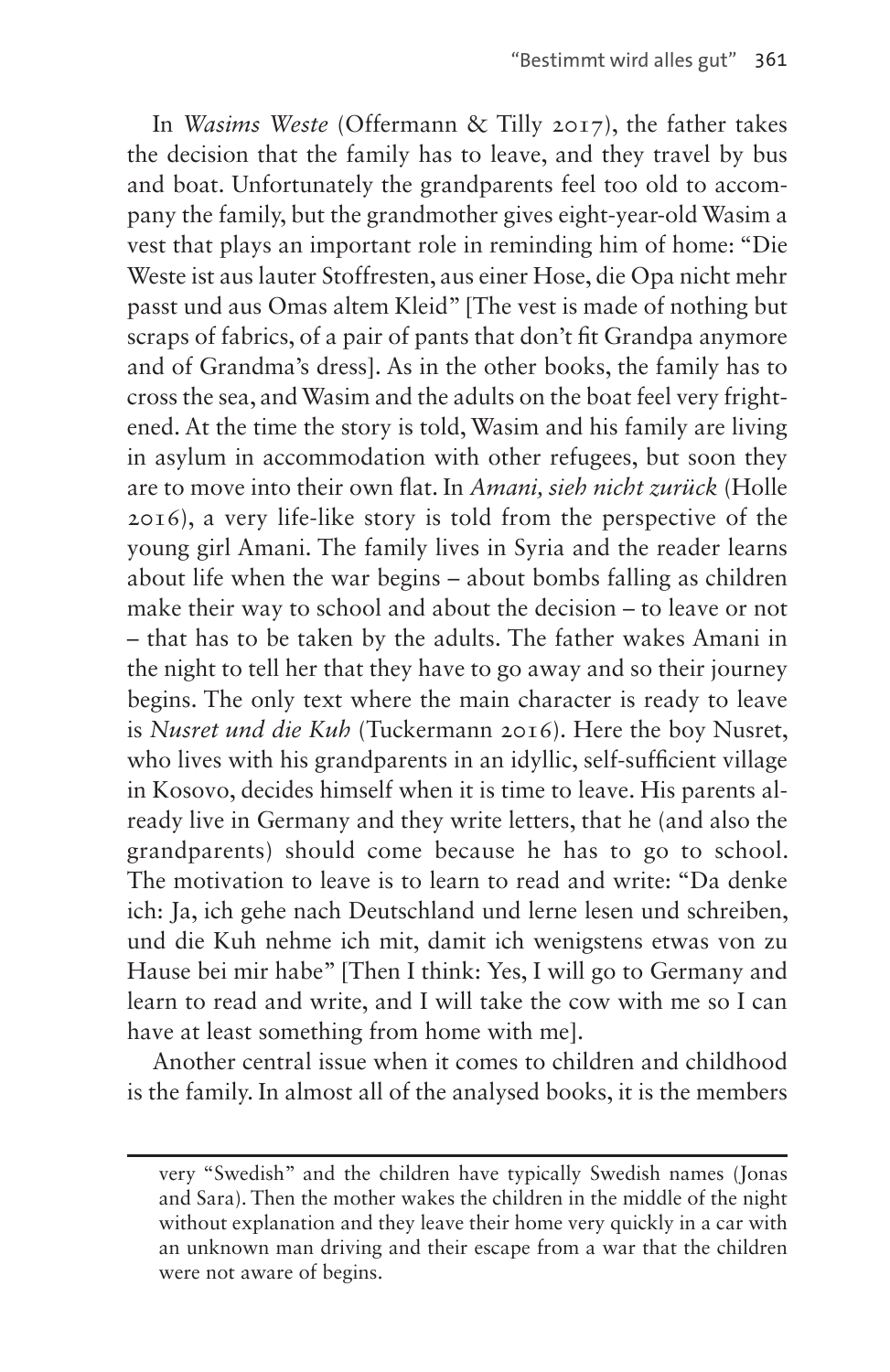of the nuclear family that are the main characters: Mother and/or Father and one or more children. Only Karlinchen in *Karlinchen. Ein Kind auf der Flucht* has no family and must run away on her own and "niemand kümmerte sich um ein Kind, das allein war und voll Angst" [nobody cared about a lonely and very scared child]. In this book, there are – as mentioned in the introduction – non-human figures with central functions: Catfishes, waxwings and crows. Karlinchen asks them all for safety, but they send her away. In children's literature, small creatures, toys and other things are often used as substitutes for humans. These subjects are categorised neither as child nor as adult, neither as full human nor as full animal, and can thus be seen as representations of the child's otherness according to Druker (2017, p. 214–215). The characters are often incapable of influencing society at large, and stories with these kinds of characters can thus be seen as a form of social criticism. As mentioned above, the cat E.T. in *Flucht* is the narrator and thus has an important role when it comes to the reader and the human beings in this book.[9](#page-5-0)

In *Aminah gehört zu uns* (Möntzer 2017) the reader knows nothing about the journey and thus the premise differs from the other books. This story is told by the German girl Ida who gets to know the new girl in the class, Aminah, who has come with her parents to Germany from Syria. In *Zugvögel* (Roher 2016) as well, the journey has already been made as Luka welcomes the migratory birds when they arrive to the tree where he lives. However, the migratory birds have to leave once again when the autumn comes. One of them, Paulinchen, does not want to leave and at the end she stays with Luka and Frau Lorenz, who has a big bird's nest for those who do not know where to go ("Sie hat ein großes Nest für alle, die nicht wissen, wohin").

# **The Arrival**

As mentioned above, an increasing number of narratives about children on the move have been published in recent years. This topic, however, is nothing new:

<span id="page-5-0"></span><sup>9</sup> There are several examples of non-human characters in children's literature on this topic in other languages as well – for instance, *Om du skulle fråga Micha* in Swedish, where all the figures are scissors.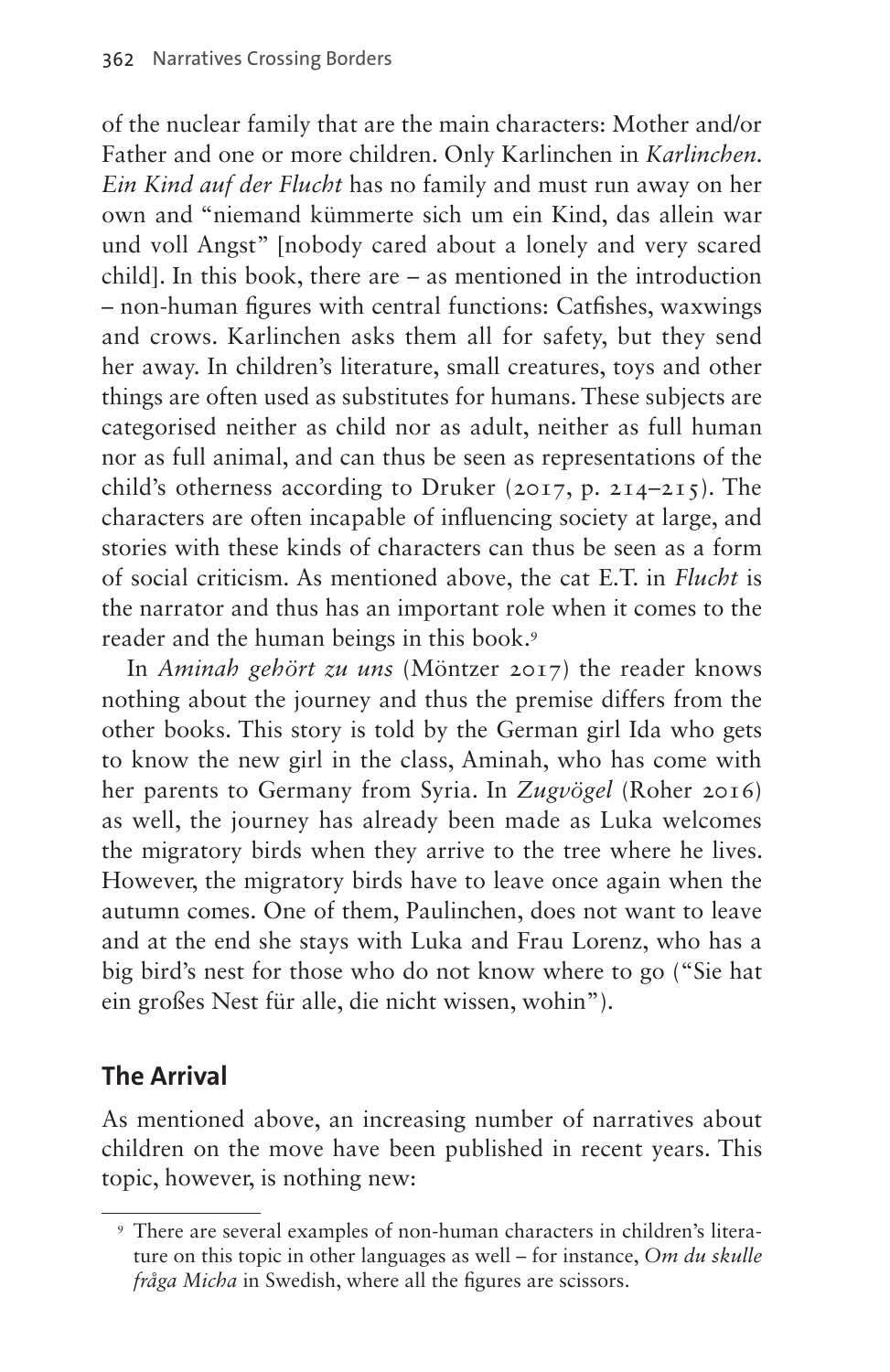The most common story for young people is a circular journey, in which a central child character leaves home in search of an adventure or is pushed out of an originary home by the behavior of powerful adults, journeys to an unfamiliar place, and, after a series of exciting and/or dangerous experiences, either returns home, or chooses to claim the unfamiliar space as a new home. (Reimer 2013b, p. 2)

What differs from earlier narratives about children on the move is that the original home in most of the stories does not exist anymore. Accordingly, the children do not have the choice of returning home or naming the unfamiliar space his or her new home. They have to accept that they arrive in a foreign place, that they get a new 'home'. They have to find happy endings "or at least, narrative closure – in remaining homeless at the end of their stories" (Reimer 2013b, p. 2), which very often results in homesickness and a state of sorrow.[10](#page-6-0) Below some of the difficulties that may occur due to the arrival in a foreign place are discussed and if/how these are thematised and/or problematised in the books.

## Learning a New Language

In *Flucht* the family talks about the language difficulties to come while sitting in the boat out at sea. The mother tells the children that they are going to learn a new language, "das gehört dazu" [that is part of it], and that they will have special teachers for learning the new language. When the young girl Suzie asks how they are going to understand the teachers, it takes a while before the father answers: "Die Menschen werden euch verstehen – am Anfang mit den Herzen [The people will understand you – in the beginning with their hearts]. The father touches on a subject that may be even more difficult than different languages, namely the will to understand foreigners. This is also thematised in *Karlinchen. Ein Kind auf der Flucht*: Karlinchen does not arrive in a foreign language culture but still has communication problems because of her otherness; the crows do not understand her because she is not like them. In other books we can follow the language learning more as a process that takes time, such as in

<span id="page-6-0"></span> $10<sup>10</sup>$  According to Johannisson (2016), homesickness is like sorrow but lacks the status of sorrow.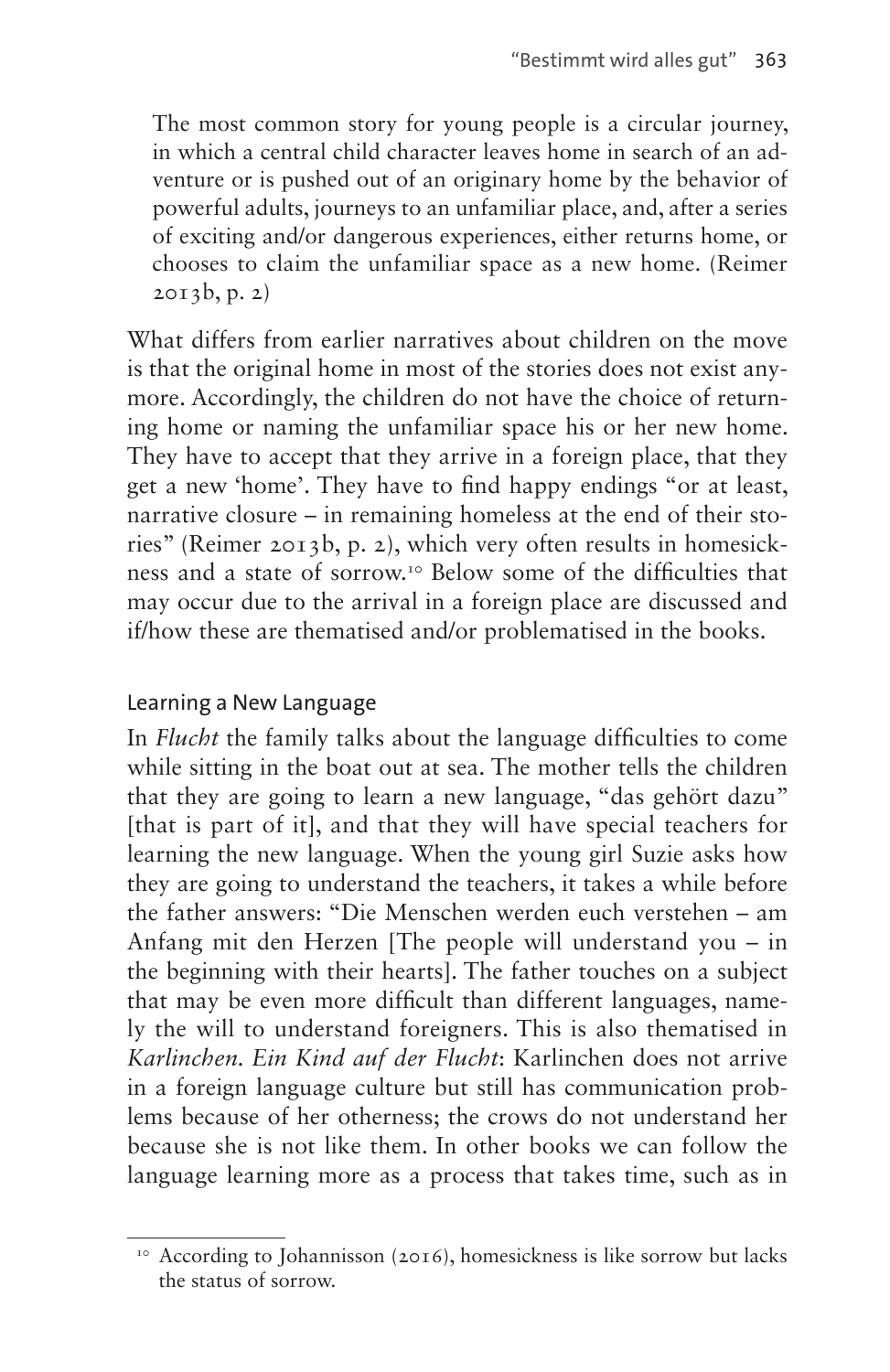*Zugvögel*: "Luka lernte die Vögel immer besser verstehen und auch Paulinchen konnte schon ein paar Sätze in Lukas Sprache" [Luka learned to understand the birds better and better, and Paulinchen too could already say a few sentences in Lukas's language]. Wasim (*Wasims Weste*) has a teacher in Mrs Hubert in the asylum accommodation, who teaches the children German words and the funniest words like "Rettungsweste" [life jacket] and "Blumentopf" [flowerpot] Wasim and his sister whisper to each other before they fall asleep. Nevertheless, the learning of a new language is also a challenging process. Rahaf (*Bestimmt wird alles gut*) is very frustrated when her teacher explains things to her and she does not understand (but she has decided not to cry). However, a girl in the class teaches her by pointing at things and saying their names, a process that is ongoing: "Emma hat Rahaf auch am nächsten Tag wieder Wörter gesagt" [The next day too Emma taught Rahaf words] and after two years in Germany she can speak almost as good German as she does Arabic. In *Amani, sieh nicht zurück*, we have a similar situation with the Syrian girl Amani, who is taught by her friend Emma at school. In this book (written in parallel in German and Arabic like *Bestimmt wird alles gut*), we also have a metalevel: At the end of the book Emma gives Amani a book in German and Arabic (like *Amani, sieh nicht zurück*!) so that they can read together and understand the text. Also, the girl, Ida (*Aminah gehört zu uns*), is obviously prepared to teach the Syrian girl Aminah. She does not expect Aminah to speak German, so she speaks very slowly, whereupon Aminah gets angry: "Mit mir kannst du normal sprechen, ich bin doch nicht blöd" ["You can talk normally to me, I'm not stupid"].

#### Identity and Being the Other

In several of the books, feelings of being a foreigner or otherness are thematised. The concept of "otherness" has arisen from the theories of postcolonialism. In *Orientalism* (first published 1978), Edward Said discusses the dichotomy between East and West (where the Orient, i.e. the East, was depicted as the irrational, psychologically weak, and feminised, non-European "Other" in contrast to the rational, psychologically strong, and masculine West, i.e. the Europeans) that arose as a result of producing a discourse of "difference". Posti points out that travel literature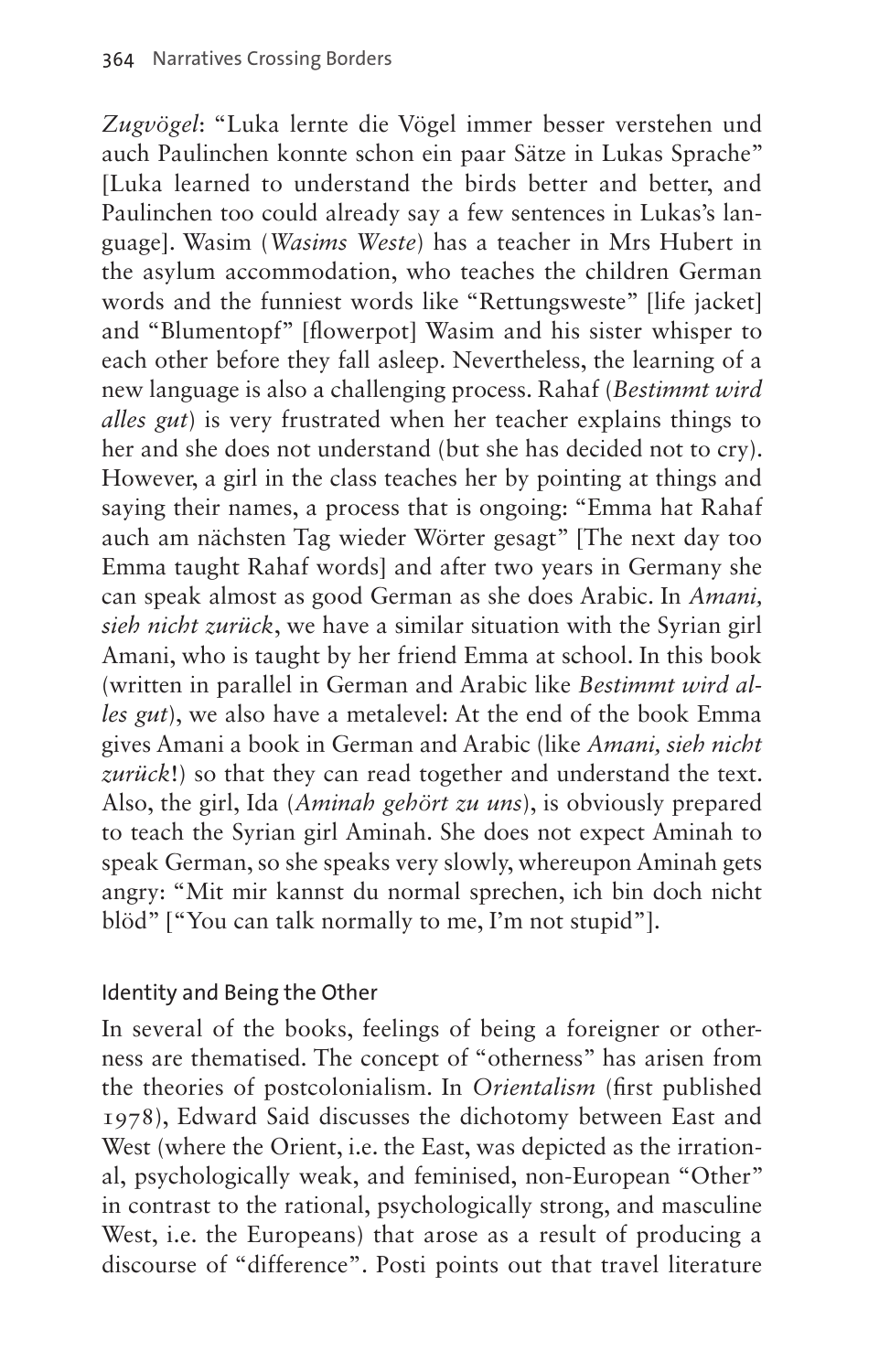has a tendency to focus on differences: "instead of noting the similarities between the 'we' that the narrator considers himself belonging to and 'those' who he meets during his journey or adventure, diversities and differencies are described the more detailed" (Posti 2017, p. 184).<sup>11</sup> In the analysed books, the otherness is more or less pronounced, but in some way it is there in all the stories, for instance when Amani (*Amani, sieh nicht zurück*) feels homesick because everything in Germany is different from home: The weather is cold, she is freezing and the food does not taste of anything at all (p. 56). After a while in the new school, she still feels alone because there are so many things she does not understand (p. 60). The differences also appear clearly when Karlinchen is first being very kindly received at the places where she seeks protection. Then it turns out that she is different from the catfishes, the waxwings and the crows, and she has to leave because she is a foreigner and not like them. In *Aminah gehört zu uns*, Aminah's otherness even leads to bullying by older children at school. This makes Aminah afraid of going to school, but Ida and the other classmates defend her and come to pick her up in the mornings even though they have to make a detour. One day Lea (one of the older children who is harassing Aminah) tells the others she is going to Kenya and that gives Ida an opportunity to make Lea reflect on her behaviour:

"Ich fahre in den Herbstferien ganz weit weg. Nach Kenia, das liegt in Afrika", sagte sie stolz. "Hoffentlich sind die Leute da nicht so gemein zu dir wie du zu Aminah", platzte ich heraus. "Da haben nämlich alle dunkle Haut. Außer dir." Da bekam Lea einen ganz roten Kopf. ["In the holiday, I'm going far away. To Kenya, that's in Africa", she said proudly. "I hope that the people over there are not so mean to you like you are to Aminah", I burst out. "Over there all the people have dark skin. Except you." By this point, Lea had turned red.]

It is not stated whether Lea's unfriendliness is due to a fear of foreigners or not; however, she has to give up her unfriendliness.

<span id="page-8-0"></span><sup>&</sup>lt;sup>11</sup> Original quotation: "i stället för att notera likheterna mellan det 'vi' som berättaren anser sig tillhöra och 'de' som berättaren träffar på under sin resa eller sitt äventyr, beskrivs olikheter och skillnader desto utförligare" (Posti 2017, p. 184). Translation from Swedish into English: Anneli Fjordevik.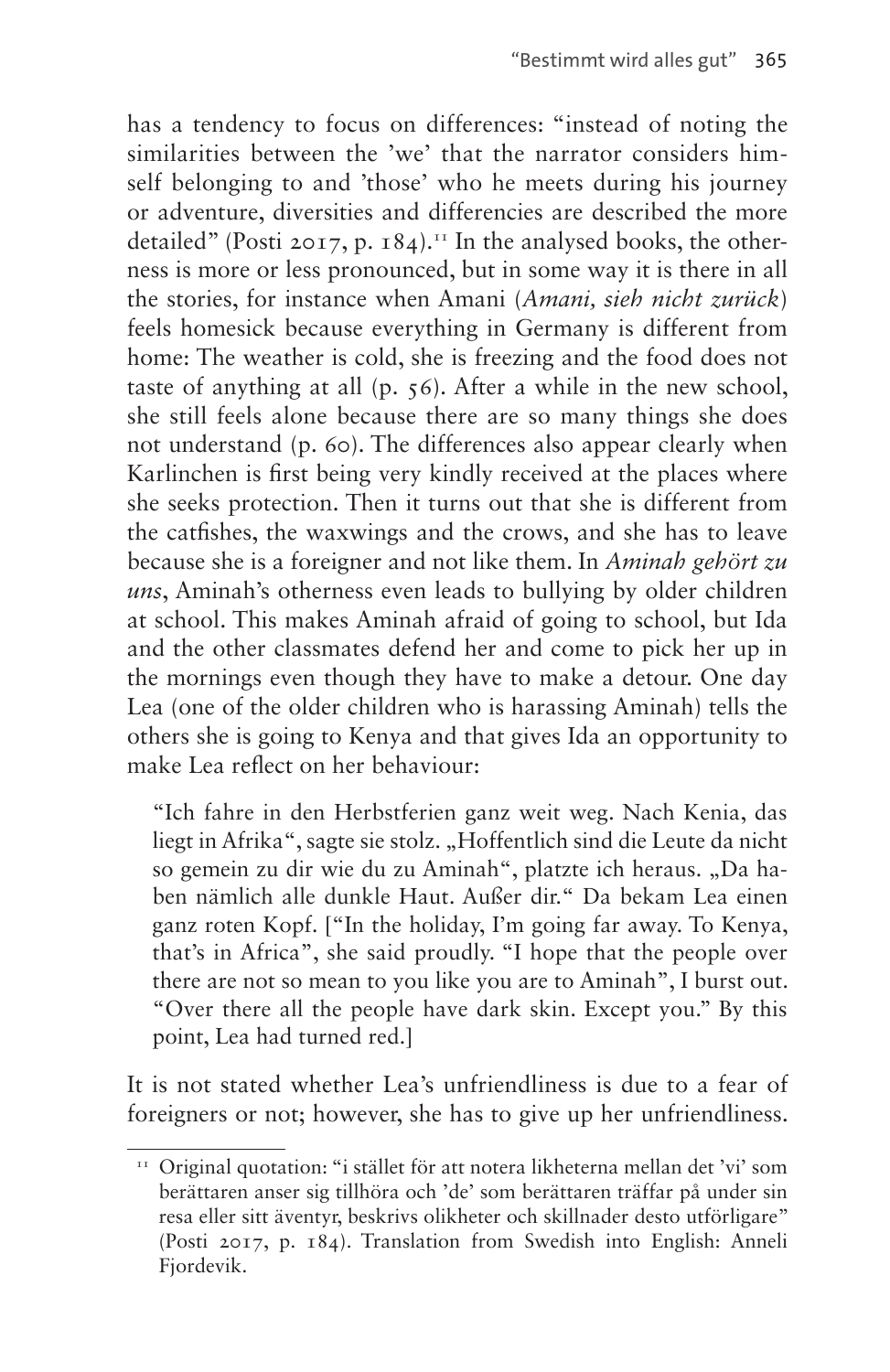In *Zugvögel*, Frau Lorenz tries to explain to Paulinchen why some people are unfriendly to foreigners: "Viele Leute haben Angst vor Fremden. Angst davor, mit ihnen zu teilen und sich für sie zu interessieren" [Many people are afraid of foreigners. Afraid of sharing things with them and afraid of showing interest in them].

Some of the protagonists worry about the work identity of their parents. Wasim (*Wasims Weste*) does his best to keep his father (who is a hairdresser) happy by letting him cut his hair, even if it is not needed, because "beim Haareschneiden wird er immer fröhlich" [when he cuts people's hair, he is always happy]. His mother gets a sewing machine and starts to sew for them and for other people, which makes her smile sometimes, much to Wasim's great relief. In *Bestimmt wird alles gut*, the father is not allowed to work as a doctor, so he often just sits doing nothing, which affects the children (and the mother): "Wenn Papa so traurig ist, sind die Kinder auch alle traurig. Und Mama auch" (p. 41) [When Dad is so sad, the children are all sad too. And Mum too]. Implicitly, the children long for everyday things, like having parents who go to work, living in a flat (and not in asylum accommodation) and going to school.

#### Expectations for the New Life

On the boat trip in *Flucht*, there are a lot of flashbacks of the life back home, discussions about the future (school, work, language, etc.) and questions as to whether or not they are doing the right thing. The young boy Daniel asks his father if they are going to have a piano in their new home; of course, answers the father, and they will also have lights and dimmers, which he has already ordered. Only the cat E.T. notices that the father is lying. Here, the reader realises that the adults know things that the children may not know (or will come to know). The father probably tries to live up to the expectations or wishes of the children when he lies, but he himself knows that the new life will not be easy. In the same book, the cat E.T. summarises the feelings of the family when they finally reach land after the dangerous journey on the sea: "Meine Menschen wollen glücklich sein, aber sie wissen nicht, wie" [My people want to feel happy, but they don't know how]. They probably want to feel happy to feel confident about the decision to leave home, but the uncertainty that they feel is obvious: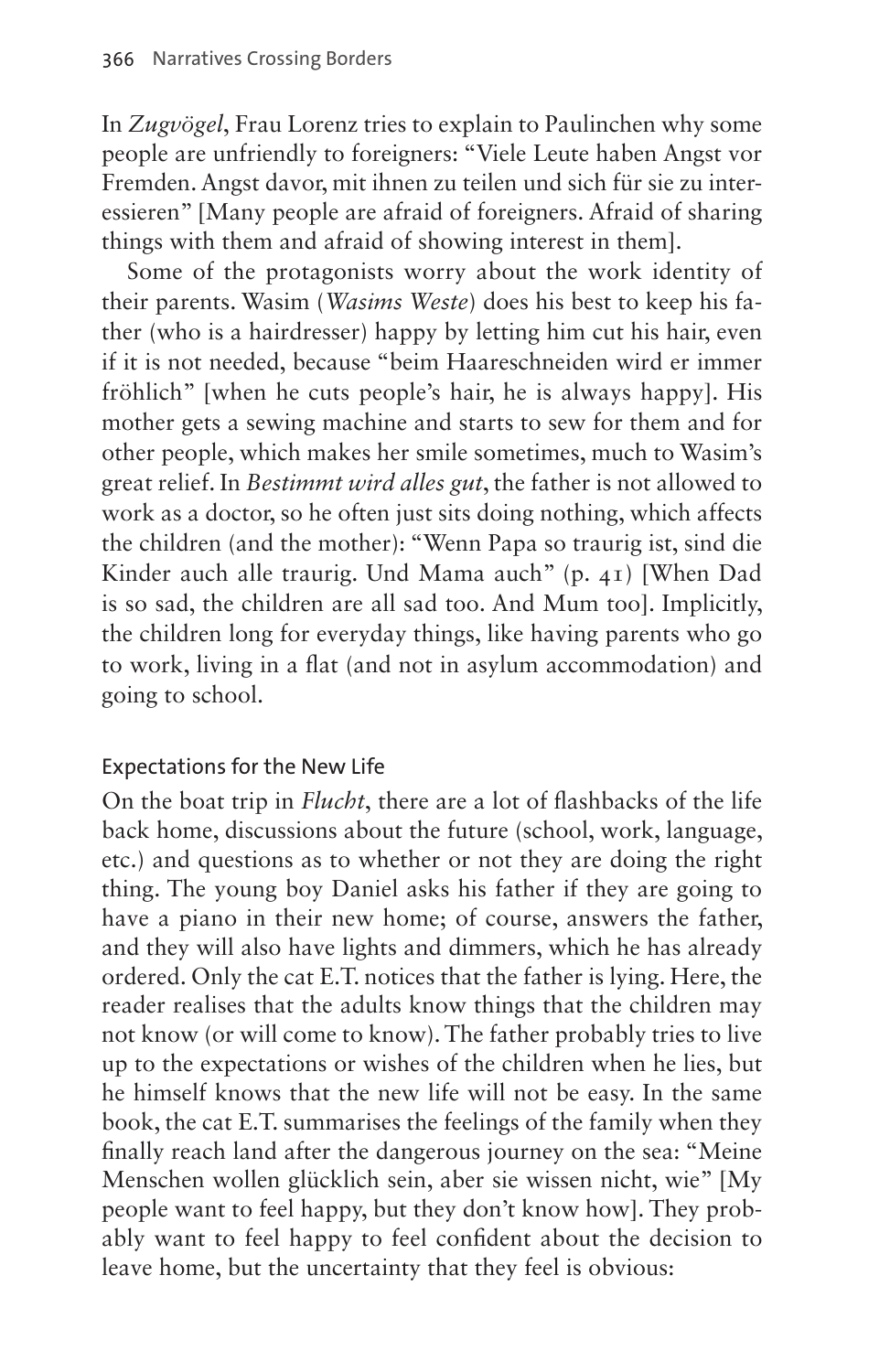Unsicher werfen sie einander Blicke zu. Dabei kreuzen sich ihre fragenden Blicke mit jenen der Menschen in den vorbeigleitenden Booten. [Uncertainly, they look at each other. Their questioning eyes meet the eyes of the people in the passing boats who also feel uncertain].

Also, in *Bestimmt wird alles gut*, the uncertainty is obvious when a woman on the train to Germany complains about the family in an unpleasant way because one of the small sisters is crying. "So sind die Menschen hier doch nicht" (p. 27) [That's not the way people are here], the mother whispers to Rahaf, but Rahaf can see that the mother is crying. This worries her because mothers do not cry. When the conductor comes, they are afraid but have to admit that they are travelling without tickets, because they are from Syria and have no money left. The conductor just smiles, wishes them good luck and goes on to the next wagon. They wait for him to come back, but then they realise that they do not have to pay. The father smiles and says that this is the way people are in this country: "Jetzt wird alles gut" (p. 29) [Now everything will be ok].

# **Happy Endings as the Norm**

A characteristic of children's literature is the "feeling of optimism and innocence" which makes the happy ending be "the norm" (Hillman 1999, p. 3) in fiction for young readers, even though it has become less black and white since the 1960s. In the analysed books, we can see feelings of optimism at the end in all of them, sometimes with a clear message like in *Aminah gehört zu uns*, where it is stated that Aminah belongs to them [Ida and her friends] and that many young children can be stronger than a few older children: "Wir sind nämlich ganz schön viele!" [There's actually quite a lot of us]. However, even though life in the new home seems to be fine upon first sight, there are often feelings of insecurity and confusion as well as duality that can occur when one lives with two different cultures, such as with the boy Nusret in *Nusret und die Kuh*. Nusret seems to be accepted right away in his new homeland; immediately, he makes friends with whom he speaks German (probably his parents have already prepared him for a life in Germany since they already live there). Everything seems fine but in the last letter to the grandparents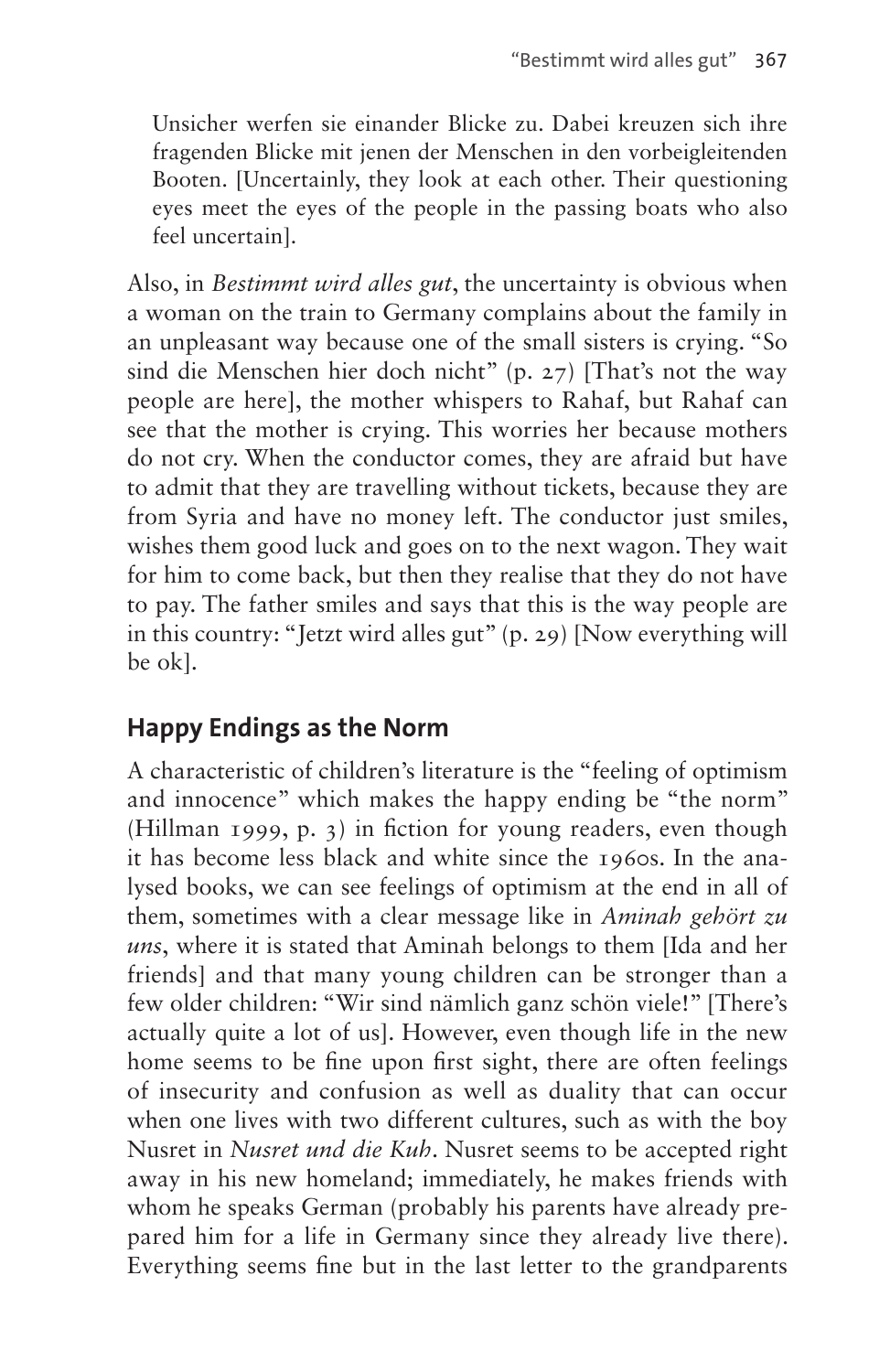back in Kosovo, he reflects on the duality or so-called third space or third culture that migrators often feel: "Ich bin gern bei Mama und Papa und Lirije und Liridon und auch bei euch, aber ich weiß, das geht nicht gleichzeitig" [I love being with Mum and Dad and Lirije and Liridon and also with you, but I know, that is not possible all at the same time].Bhabha (2004) explains the uniqueness of each person, actor or context as a "hybrid" (p. 55) in the space theory; a cultural "third space", where children like Nusret of-ten are mentally located.<sup>[12](#page-11-0)</sup> The uncertainty is also present when the family in *Flucht* finally arrives after a long boat trip: In the pictures, we can see palm trees, a tent with the Muslim moon (as stated above, the family goes to Africa to seek protection from the war) and a big sign with "Refugees welcome" on it. The family looks for familiar faces but finds nobody they know. The author leaves the reader with the sense of confusion and insecurity that the refugees themselves probably feel.

In *Bestimmt wird alles gut, Wasims Weste* and *Amani, sieh nicht zurück*, where similar stories about a journey from Syria with a stay at asylum accommodation en route to a "real" home are told, the endings also have similarities. In *Bestimmt wird alles gut*, the children start school in a small town and the language problems as well as the father's unemployment are highlighted as mentioned above. The narrator Rahaf sometimes feel homesick, but she is hopeful that everything will be better:

Aber bestimmt geht das eines Tages vorbei. Und bestimmt kriegen sie eines Tages auch eine schöne Wohnung. Und Papa darf wieder arbeiten. Bestimmt. (p. 42) [But certainly it will come to an end one day. And certainly they will also get a nice flat one day. And Dad will be allowed to work again. Certainly.]

Also, Amani in *Amani, sieh nicht zurück* is homesick but has found a new friend and most importantly, she has found peace. The story ends with her and her friend Emma reading a book together about a girl on the move. The book is in German and Arabic so that they both understand, and it is stated that Emma now understands how difficult it was for Amani to leave home

<span id="page-11-0"></span><sup>12</sup> See also Boëthius (2010) on Finnish child refugees during the World War II, *Hemma längtar jag bort, borta längtar jag hem*.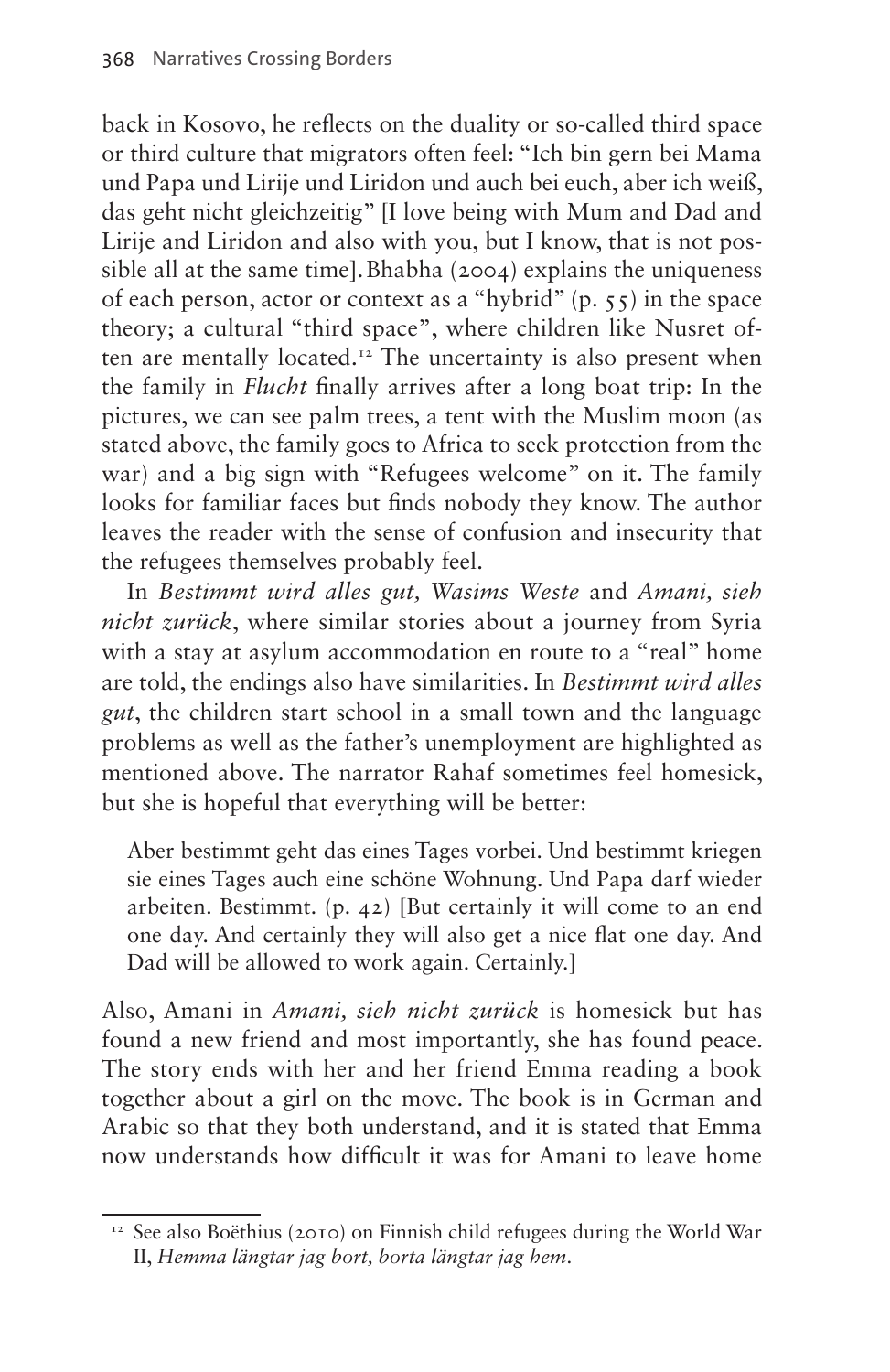and settle in a foreign place. *Wasims Weste* is open-ended, with Wasim and his family living in asylum accommodation, although they will soon move to a flat. He misses his grandparents and friends back home, but he is also looking forward to school and getting to know other children. *Zugvögel* has a clearly happy ending. The young bird Paulinchen is allowed to stay with Luka (who is not a migrating bird) and does not have to leave with the other birds. However, she is warned by her protector, Frau Lorenz, that it is not going to be easy because of the fear of foreigners that many people have. Frau Lorenz also points out that Luka is not like them. Luka nods and puts his arm around Paulinchen. It begins to snow and everyone is happy.

# **Conclusion**

As stated above, the narratives about children's journeys and arrivals in a migration context include the home-away-home theme. However, the last home – or homecoming – is not always there. The journeys were mostly forced and the families cannot return to their home countries. In this sense Nusret's status is different; he was born after the migration of the family and he has a choice to migrate himself and also to return. Also Paulinchen in *Zugvögel* differs from most of the stories in this sense: she chooses not to leave. The children who did not have this choice – the parents made the decision to leave – stay in a kind of no man's land, which may be difficult for them to call home, like Wasim (*Wasims Weste*), Amani (*Amani, sieh nicht zurück!*) and Rahaf (*Bestimmt wird alles gut*). Even though the journeys sometimes are portrayed more as adventures than traumas like Warnqvist (2016) concludes and even though life in the new home country seems to be fine upon first sight, there are often feelings of uncertainty (like in *Flucht*) and confusion that may occur when one grow ups as a "third culture kid", a term coined by Ruth Useem in the 50s. Even though the third culture kid-space gives these children a sense of belonging, a mental place in the world, where they do not feel like "the other" or like foreigners<sup>13</sup>, there are short

<span id="page-12-0"></span><sup>&</sup>lt;sup>13</sup> See also the anthology *Third Culture Kids* (2017) by Ra Hidaya Modig and the article in *Dagens Nyheter* (2 October 2017), where Iskias Kashay says: "När jag åker till Etiopien känner jag mig utanför, och när jag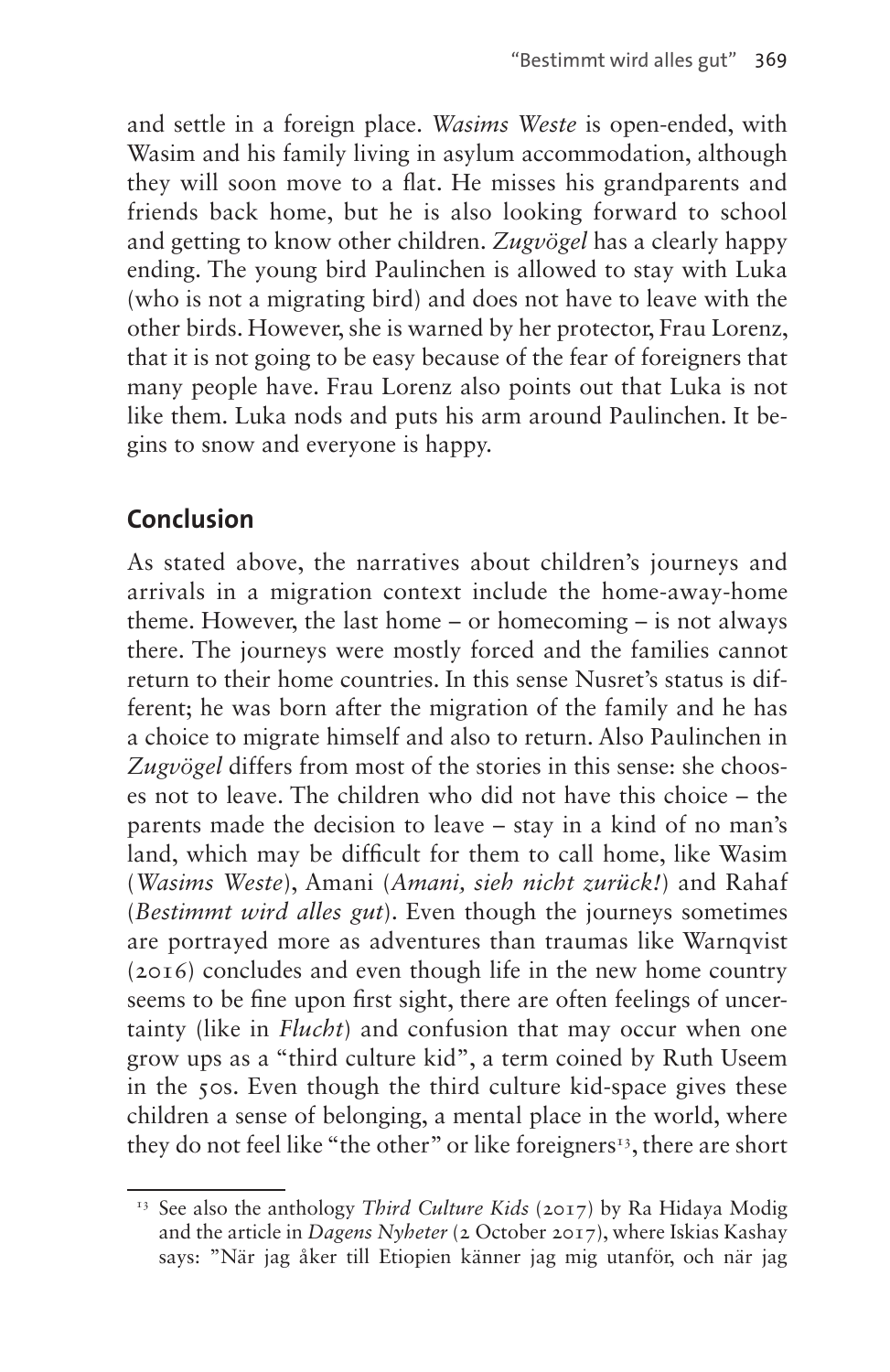mentions of not belonging anywhere or, like for Nusret, a wish to be in two places at the same time. In several stories the children's worries about the future are depicted through the behavior of the adults. They are – like the children – very afraid when they sit in small boats on the sea, and they cry and wonder whether or not they made the right decision. When they arrive in the new country, they do not have jobs, which makes them question their identity, and this affects the children. Also difficulties like learning a new language, homesickness and feelings of otherness are found in all of the stories. Instead of noting the similarities that may be present, diversities and differences are noted by the figures in the books. In *Aminah gehört zu uns*, the otherness even leads to bullying by older children at school. The narrative in all of the stories may sometimes be quite simple, but the sentences often contain formulations that encourage deeper understanding or reflection (such as when the cat E.T. in *Flucht* notes that "his people" want to feel happy, but they do not know how) and the illustrations are very effective and moving.

All the books discussed above have happy endings or at least the feeling of optimism that is characteristic of children's literature. Kevin Brooks, Carnegie winner 2014, says that children "do not need their books to have 'patronizing' happy endings"; they should learn "life is not always all right in the end" (Furness 2014). However, literature that deals with difficult topics such as migration, to which many children can relate, may differ somewhat from other literature in that way. This literature is about real people, real stories and real boat trips that have been made by thousands of children, and for many of them there is no way back. In these stories, the happy ending may be patronising, but it probably has to give the young readers (and the "hidden" adults) at least a glimmer of hope, just to reassure them that their decision was the right decision, that everything certainly ("bestimmt") will be fine one day.

kommer till Sverige känner jag mig inte som svensk. Så jag har typ ingen plats. Men med "third culture kid" finns det en tillhörighet." [When I go to Ethiopia, I feel like an outsider and when I come to Sweden, I do not feel like a Swede. So there is like no place for me. But with the "third culture kid" there is a sense of belonging.] Translation from Swedish into English: Anneli Fjordevik.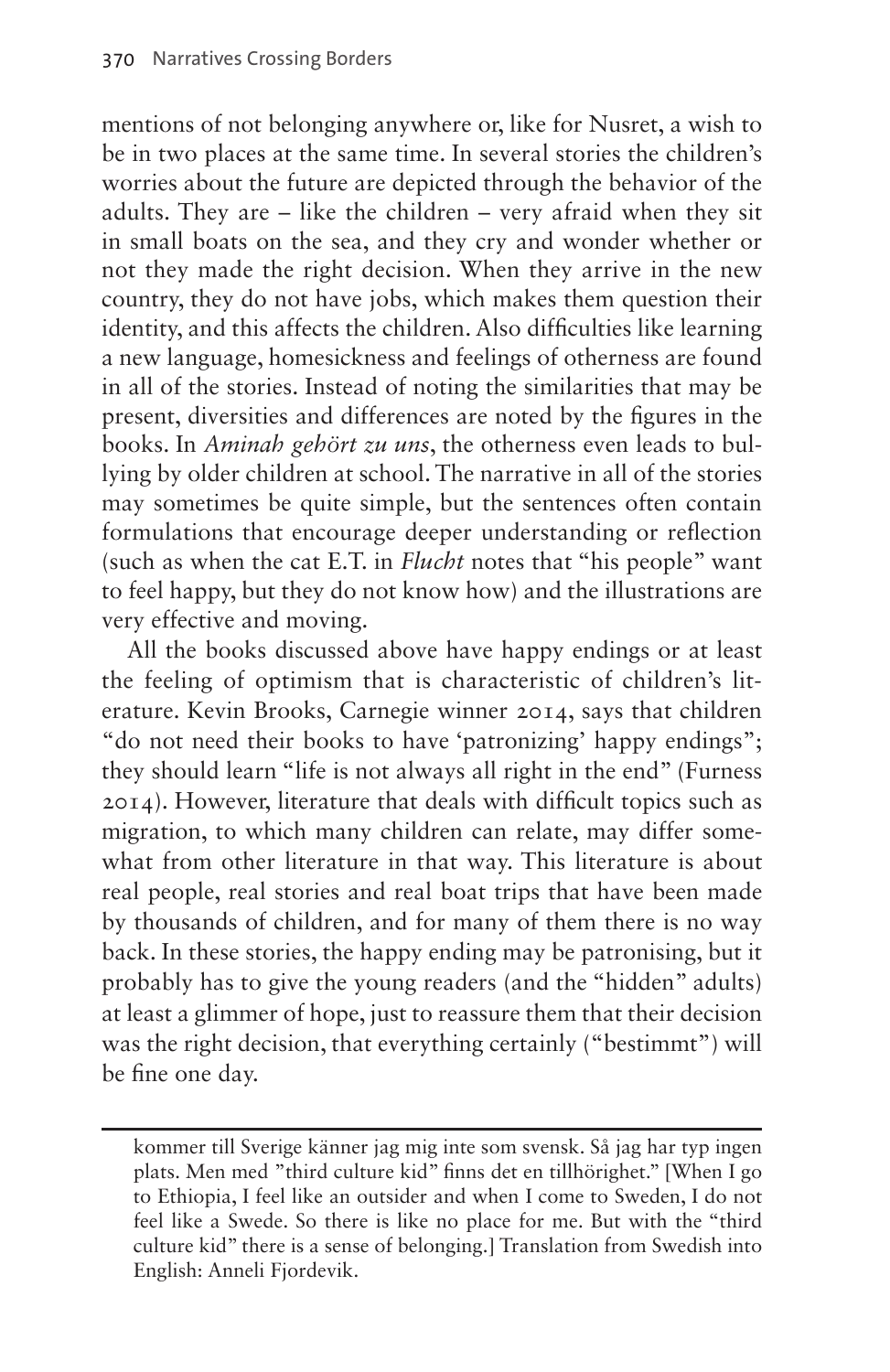#### **References**

Bhabha, H. K. (2004). *The Location of Culture*. London: Routledge.

- Boëthius, U. (2010). "Hemma längtar jag bort, borta längtar jag hem." Andra världskrigets finska krigsbarn i svensk barn- och ungdomslitteratur. *Barnboken – tidskrift för barnlitteraturforskning* 2010: 1, pp. 17–32.
- Boie, K. and J. Birck (pictures). (2016). *Bestimmt wird alles gut*. Leipzig: Klett Kinderbuch. Translation into Arabic: Mahmoud Hassanein.
- von Dall'Armi, J. (2017). Sich ein Bild von der Flucht Machen (können)? Das Eigene und das Fremde in aktuellen Bilderbüchern, in Dettmar, U., von Glasenapp G., O'Sullivan E., Roeder C. and Tomkowiak I. (eds.) *Jahrbuch der Gesellschaft für Kinder- und Jugendliteraturforschung 2017*. Open Access, pp. 100–113. (Accessed 1 February 2018)
- Druker, E. (2017). Berättelser om flykt. Miniatyren som samhällskritik, in Andersson, M. and Druker, E. (eds.) *Mångkulturell barn- och ungdomslitteratur*. Lund: Student litteratur, pp. 201–216.
- Ewers, H. (2000). *Literatur für Kinder und Jugendliche*. Munich: Fink.
- Fuchshuber, A. (2016) *Karlinchen. Ein Kind auf der Flucht*. 2.edn. Berlin: Annette Betz.
- Furness, Hannah (2014*)*. *Children's books do not need happy endings, Carnegie Medal winner says*. Available at: [http://www](http://www.telegraph.co.uk/culture/books/bookprizes/10919492/Childrens-books-do-‌not-need-happy-endings-Carnegie-Medal-winner-says.html) [.telegraph.co.uk/culture/books/bookprizes/10919492/Childrens](http://www.telegraph.co.uk/culture/books/bookprizes/10919492/Childrens-books-do-‌not-need-happy-endings-Carnegie-Medal-winner-says.html) [-books-do-not-need-happy-endings-Carnegie-Medal-winner-says](http://www.telegraph.co.uk/culture/books/bookprizes/10919492/Childrens-books-do-‌not-need-happy-endings-Carnegie-Medal-winner-says.html) [.html](http://www.telegraph.co.uk/culture/books/bookprizes/10919492/Childrens-books-do-‌not-need-happy-endings-Carnegie-Medal-winner-says.html) (Accessed 17 October 2017)
- Glattauer, N. and V. Hochleitner (pictures). (2016). *Flucht*. Innsbruck and Vienna: Tyrolia Verlag.
- Hellquist Forss, M. (2014). *Flykten en bok om att tvingas lämna allt*. Pupill förlag (online).
- Hillman, J. (1999). *Discovering Children's Literature*. 2nd edn. Upper Saddle River, NJ: Merrill.
- Holle, K. and L. Pierquin (pictures). (2016). *Amani, sieh nicht zurück*. Regensburg: neuDENKEN. Translation into Arabic: Abbas Amin.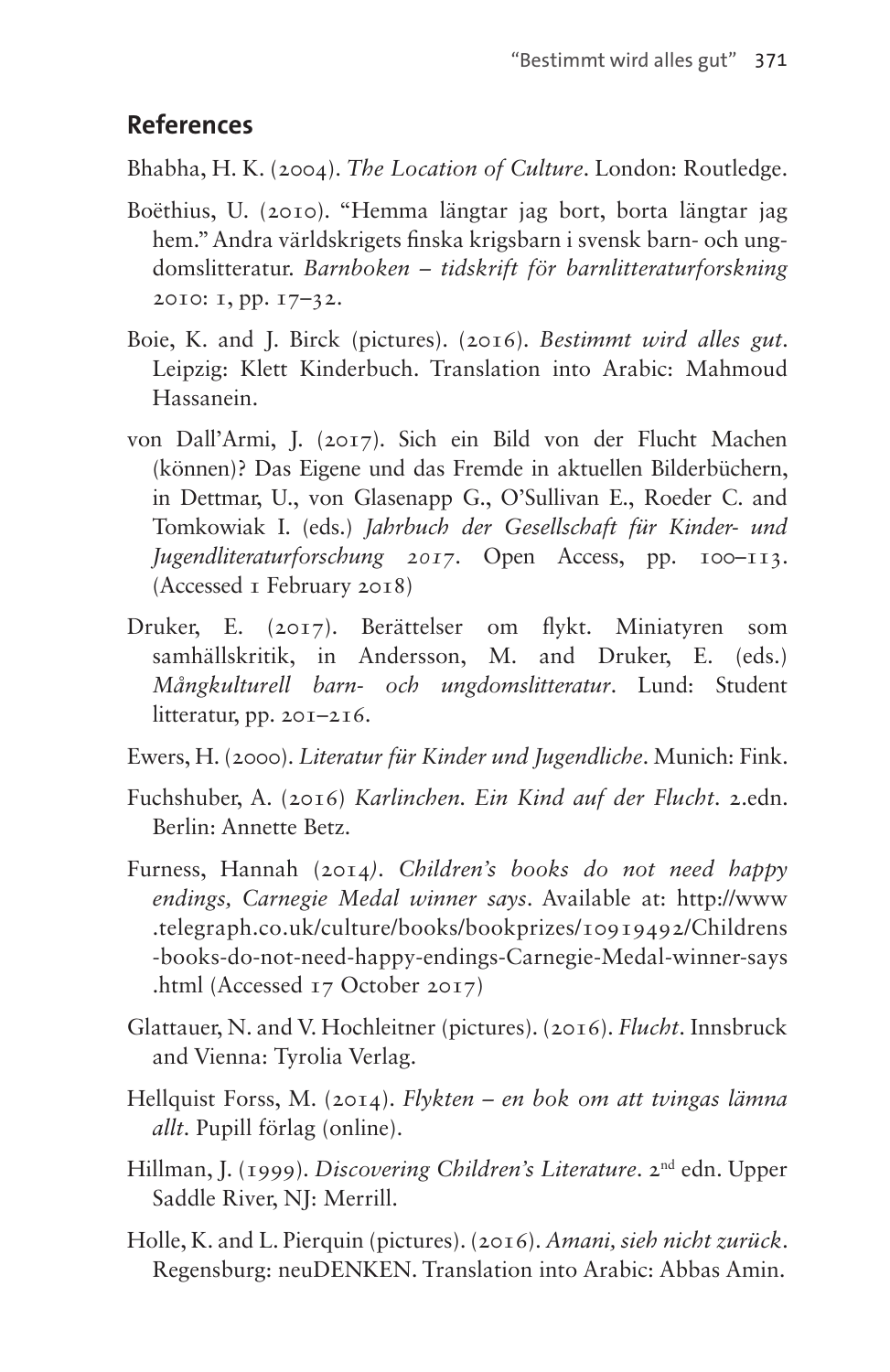- Kåreland, L. (2013). *Barnboken i samhället*. Lund: Studentlitteratur.
- Modig, R. H. (ed.) (2017). *Third Culture Kids*. Stockholm: Ordfront förlag.
- Mönter, P. and S. Maier (pictures). (2017). *Aminah gehört zu uns*. Kerle, Freiburg.
- Nodelman, P. (2008). *The Hidden Adult. Defining Children's Literature*. Baltimore: The John Hopkins University Press.
- Nussbaum, M. C. (1997). *Cultivating Humanity*. Cambridge: Harvard University Press.
- Offermann, A., C. Tilly and A. Merten (pictures). (2017). *Wasims Weste*. Köln: Balance buch + medien verlag.
- O'Sullivan, E. (2000). *Kinderliterarische Komparatistik*. Heidelberg: Universitätsverlag C.Winter.Posti, P. K. (2017). Resor, äventyr och den andre. Exotism och det främmande i samtida svensk barnlitteratur, in Andersson, M. and Druker, E. (eds.) *Mångkulturell barn- och ungdomslitteratur*. Lund: Studentlitteratur, pp. 181–197.
- Reimer, M. (2013a). "No place like home'": the facts and figures of homelessness in contemporary texts for young People, in *Nordic Journal of ChildLit Aesthetics*, Vol. 4, pp. 1–10. [\(http://dx.doi](http://dx.doi.org/10.3402/blft.v4i0.20605) [.org/10.3402/blft.v4i0.20605,](http://dx.doi.org/10.3402/blft.v4i0.20605) Accessed 5 October 2017)

——— (2013b). Mobile Characters, mobile texts: homelessness and intertextuality in contemporary texts for young people, in *Barnboken tidskrift för barnlitteraturforskning/Journal of Children's Literature Research*, Vol. 36, [\(http://dx.doi.org/10.3402](http://dx.doi.org/10.3402/clr.v36i0.21583)  $/$ clr.v36i0.21583, Accessed 5 October 2017)

- Roher, M. (2016). *Zugvögel*. 2.edn. Vienna: Picus Verlag.
- Said, E. W. (2003). *Orientalism*. London: Penguin Books.
- Sjögran, V. (2015). *Om du skulle fråga Micha*. Gothenburg: Kabusa Böcker.
- Söderberg, N. (2017). 42 skäl varför man bör skapa en tredje kultur, *Dagens Nyheter*, 2 October.Tuckermann, A., M. Zaeri-Esfahani (pictures) and U. Krappen (pictures). (2016). *Nusret und die Kuh*. Munich: Tulipan Verlag.